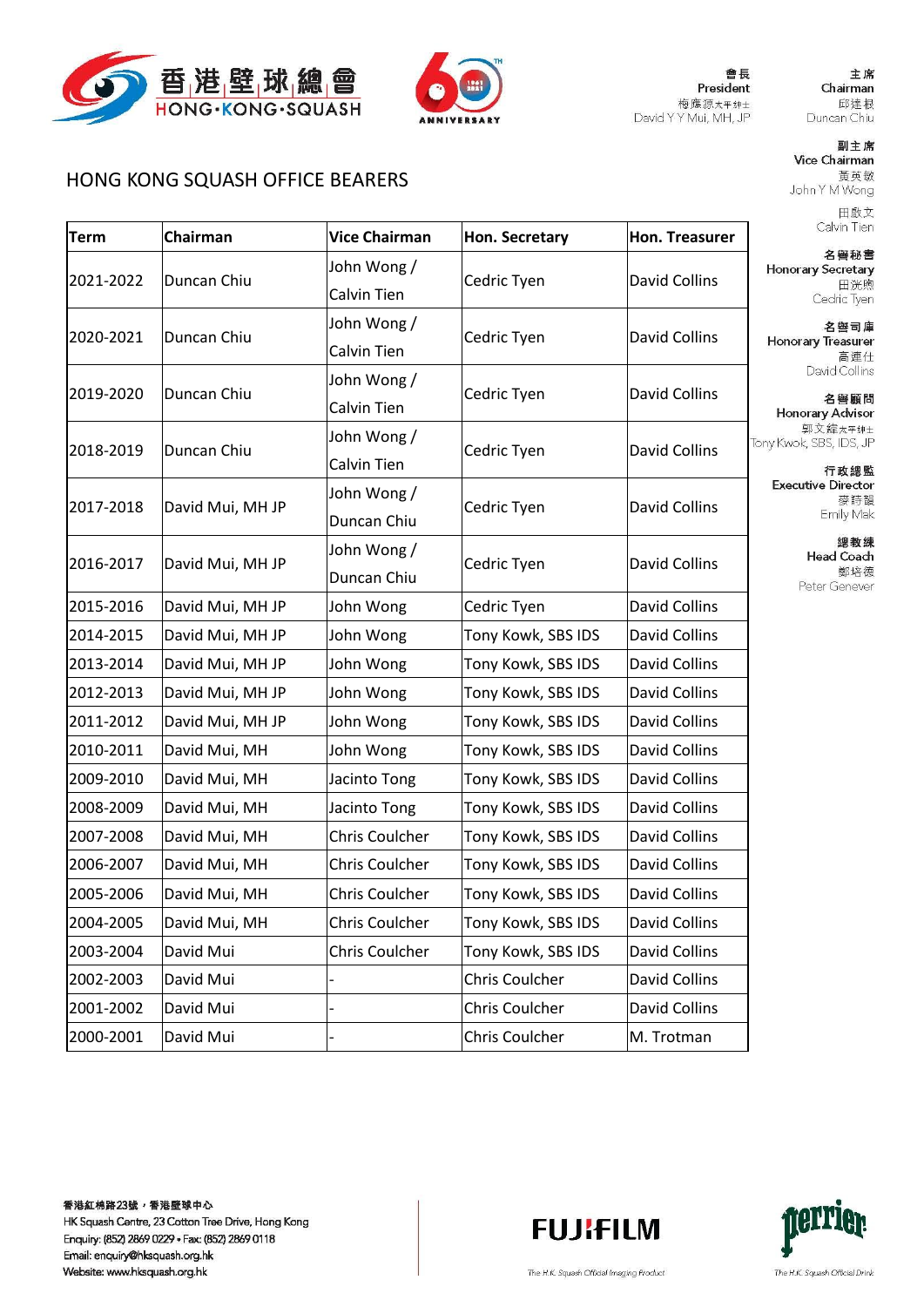



會長 President 梅應源太平紳士 David Y Y Mui, MH, JP

主席 Chairman 邱達根 Duncan Chiu

### 副主席 Vice Chairman 黃英敏 John Y M Wong

田啟文 Calvin Tien

名譽秘書 **Honorary Secretary** 田洸煦 Cedric Tyen

名譽司庫 **Honorary Treasurer** 高連仕 David Collins

名譽顧問 Honorary Advisor 郭文緯太平紳士 Tony Kwok, SBS, IDS, JP

> 行政總監 **Executive Director** 麥詩韻 Emily Mak

> > 總教練 **Head Coach** 鄭培德 Peter Genever

## HONG KONG SQUASH OFFICE BEARERS

| <b>Term</b> | Chairman                  | <b>Vice Chairman</b> | Hon. Secretary        | Hon. Treasurer        |  |
|-------------|---------------------------|----------------------|-----------------------|-----------------------|--|
| 1999-2000   | <b>Benjamine Wong</b>     | David Mui            | Chris Coulcher        | M. Trotman            |  |
| 1998-1999   | Benjamine Wong            | David Mui            | <b>Chris Coulcher</b> | M. Trotman            |  |
| 1997-1998   | Benjamine Wong            | David Mui            | <b>Chris Coulcher</b> | M. Trotman            |  |
| 1996-1997   | <b>Benjamine Wong</b>     | David Mui            | Chris Coulcher        | M. Trotman            |  |
| 1995-1996   | Benjamine Wong            | David Mui            | Chris Coulcher        | M. Trotman            |  |
| 1994-1995   | <b>Benjamine Wong</b>     | David Mui            | Chris Coulcher        | M. Trotman            |  |
| 1993-1994   | S. Murray /               | Benjamin Wong /      |                       | L.Chia /              |  |
|             | Benjamin Wong             | David Mui            | <b>Chris Coulcher</b> | M. Trotman            |  |
| 1992-1993   | S. Murray                 | Benjamin Wong        | Chris Coulcher        | L. Chia               |  |
| 1991-1992   | S. Murray                 | Benjamin Wong        | Chris Coulcher        | P. Cheng $/$          |  |
|             |                           |                      |                       | L. Chia               |  |
| 1990-1991   | S. Murray                 | Benjamin Wong        | Chris Coulcher        | P. Cheng              |  |
| 1989-1990   | S. Murray                 | Benjamin Wong        | <b>Chris Coulcher</b> | P. Cheng              |  |
| 1988-1989   | S. Murray                 | Benjamin Wong        |                       | <b>Chris Coulcher</b> |  |
| 1987-1988   | H.M.P. Miles /            | L. Roberts /         |                       |                       |  |
|             | S. Murray                 | Benjamin Wong        | Philip Lee            | <b>Chris Coulcher</b> |  |
| 1986-1987   | H.M.P. Miles              | L. Roberts           |                       | John Li/              |  |
|             |                           |                      | Philip Lee            | Chris Coulcher        |  |
| 1985-1986   | H.M.P. Miles              | L. Roberts           | Philip Lee            | John Li               |  |
| 1984-1985   | H.M.P. Miles              | L. Roberts           | Philip Lee            | J.G. Tonroe/          |  |
|             |                           |                      |                       | N.W. Speakman /       |  |
|             |                           |                      |                       | John Li               |  |
| 1983-1984   | W.J. Downey               | L. Roberts           |                       | J.G. Tonroe           |  |
| 1982-1983   | W.J. Downey               | L. Roberts           | H.J. Downey           | J.G. Tonroe           |  |
| 1981-1982   | Hon. D.K. Newbigging, OBE | L. Roberts           | H.J. Downey           | J.G. Tonroe           |  |
| 1980-1981   | Hon. D.K. Newbigging      | L. Roberts           | H.J. Downey           | J.G. Tonroe           |  |
|             |                           |                      |                       |                       |  |